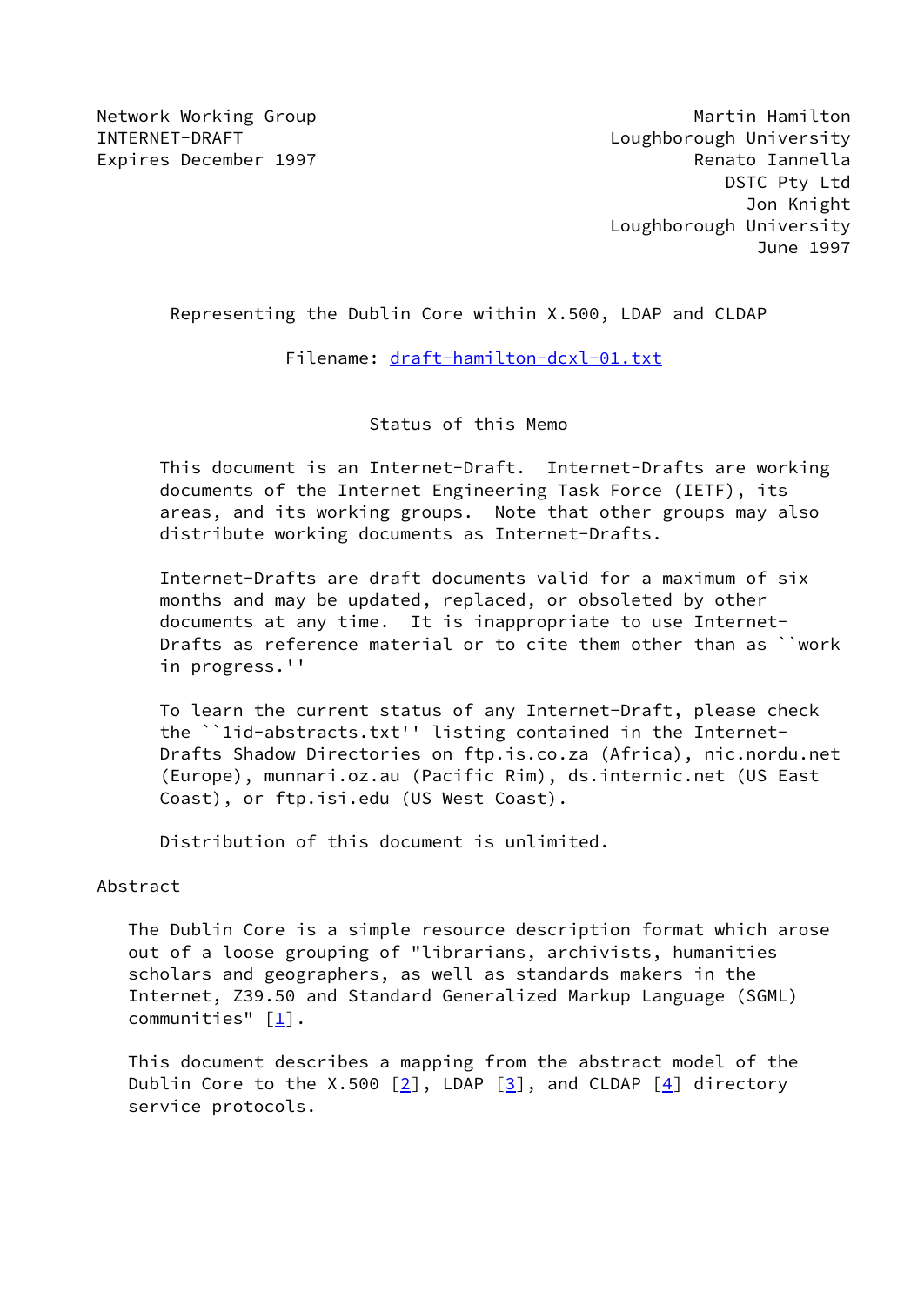# INTERNET-DRAFT 30 NORTH STATES AND THE SERIES OF THE SERIES OF THE SERIES OF THE SERIES OF THE SERIES OF THE S

<span id="page-1-0"></span>[1](#page-1-0). The Dublin Core in X.500, LDAP and CLDAP

 We propose that each of the thirteen elements of the Dublin Core be made into an X.500/[C]LDAP attribute, and that these attributes be gathered together in an object class:

| Name:        | dcObject                                                                                                                                                                                                   |
|--------------|------------------------------------------------------------------------------------------------------------------------------------------------------------------------------------------------------------|
| Description: | object containing the Dublin Core attributes                                                                                                                                                               |
| OID:         | lutObjectClass.1 (1.3.6.1.4.1.1828.2.1)                                                                                                                                                                    |
| SubclassOf:  | top                                                                                                                                                                                                        |
| MustContain: |                                                                                                                                                                                                            |
| MayContain:  | dcSubject, dcDescription, dcTitle, dcAuthor,<br>dcPublisher, dcContributor, dcDate,<br>dcResourceType, dcForm, dcResourceIdentifer,<br>dcRelation, dcSource, dcLanguage, dcCoverage,<br>dcRightsManagement |

Attribute definitions for the individual Dublin Core elements:

| Name:<br>Description:                                                         | dcSubject<br>The topic addressed by the resource, or a<br>set of appropriate keywords                                                                         |
|-------------------------------------------------------------------------------|---------------------------------------------------------------------------------------------------------------------------------------------------------------|
| OID:<br>Syntax:<br>SizeRestriction:<br>SingleValued:                          | lutAttributeType.1 (1.3.6.1.4.1.1828.1.1)<br>DirectoryString<br>None<br>False                                                                                 |
| Name:<br>Description:<br>OID:<br>Syntax:<br>SizeRestriction:<br>SingleValued: | dcDescription<br>A plain text description or abstract about<br>the resource.<br>lutAttributeType.2 (1.3.6.1.4.1.1828.1.2)<br>DirectoryString<br>None<br>False |
| Name:<br>Description:<br>OID:<br>Syntax:<br>SizeRestriction:<br>SingleValued: | dcTitle<br>The name of the resource<br>lutAttributeType.3 (1.3.6.1.4.1.1828.1.3)<br>DirectoryString<br>None<br>False                                          |
| Name:                                                                         | dcAuthor                                                                                                                                                      |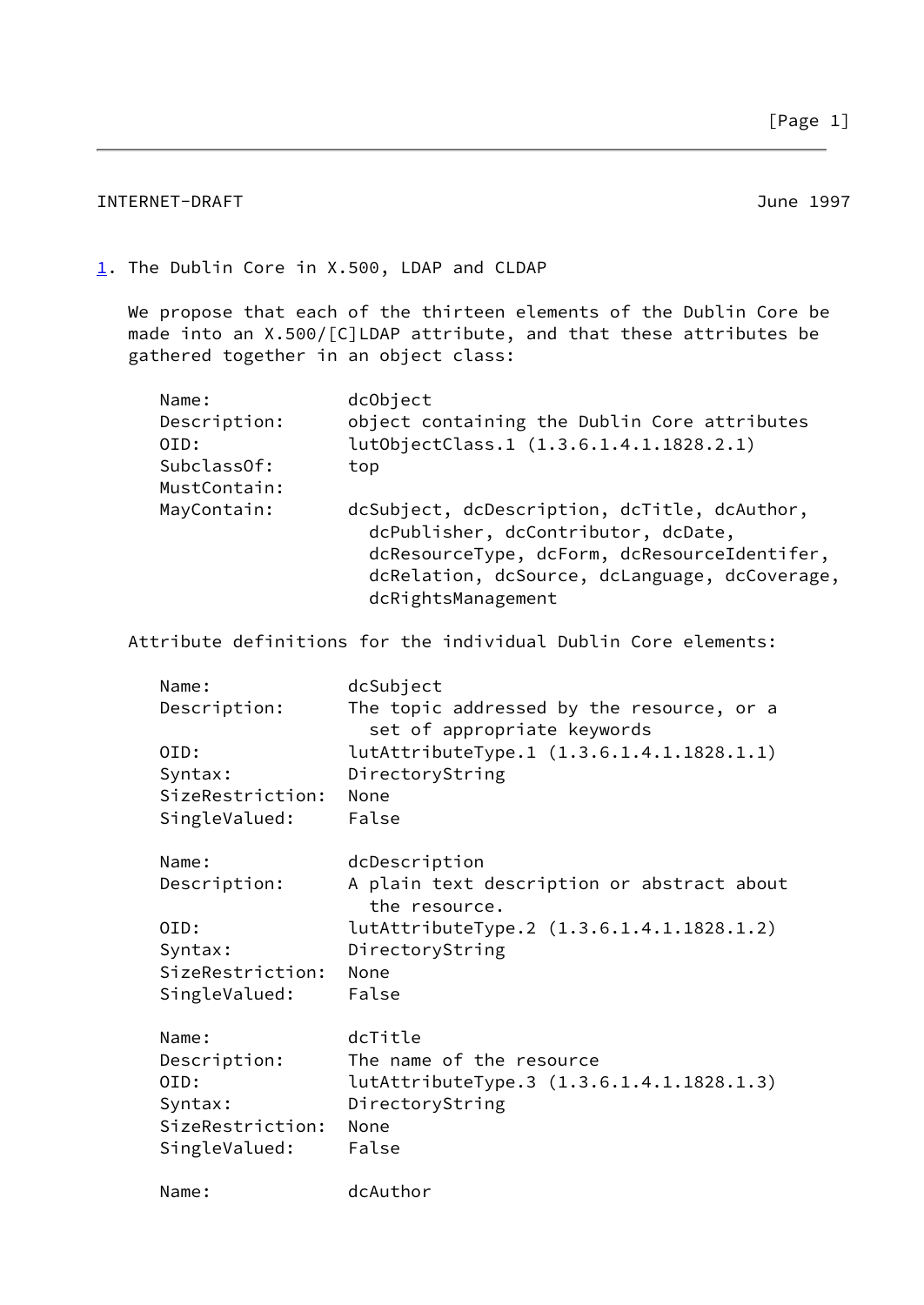| Description:     | The person(s) primarily responsible for the |
|------------------|---------------------------------------------|
|                  | intellectual content of the resource        |
| OID:             | lutAttributeType.4 (1.3.6.1.4.1.1828.1.4)   |
| Syntax:          | DirectoryString                             |
| SizeRestriction: | – None                                      |

| INTERNET-DRAFT   | June 1997                                                                                                                     |
|------------------|-------------------------------------------------------------------------------------------------------------------------------|
| SingleValued:    | False                                                                                                                         |
| Name:            | dcPublisher                                                                                                                   |
| Description:     | The agent or agency responsible for making the<br>resource available                                                          |
| OID:             | lutAttributeType.5 (1.3.6.1.4.1.1828.1.5)                                                                                     |
| Syntax:          | DirectoryString                                                                                                               |
| SizeRestriction: | None                                                                                                                          |
| SingleValued:    | False                                                                                                                         |
| Name:            | dcContributor                                                                                                                 |
| Description:     | The person(s), such as editors and transcribers, who<br>have made other significant intellectual<br>contributions to the work |
| OID:             | lutAttributeType.6 (1.3.6.1.4.1.1828.1.6)                                                                                     |
| Syntax:          | DirectoryString                                                                                                               |
| SizeRestriction: | None                                                                                                                          |
| SingleValued:    | False                                                                                                                         |
| Name:            | dcDate                                                                                                                        |
| Description:     | The date of publication                                                                                                       |
| OID:             | lutAttributeType.7 (1.3.6.1.4.1.1828.1.7)                                                                                     |
| Syntax:          | DirectoryString                                                                                                               |
| SizeRestriction: | None                                                                                                                          |
| SingleValued:    | False                                                                                                                         |
| Name:            | dcResourceType                                                                                                                |
| Description:     | The genre of the resource, such as novel, poem, or<br>dictionary                                                              |
| OID:             | lutAttributeType.8 (1.3.6.1.4.1.1828.1.8)                                                                                     |
| Syntax:          | DirectoryString                                                                                                               |
| SizeRestriction: | None                                                                                                                          |
| SingleValued:    | False                                                                                                                         |
| Name:            | dcForm                                                                                                                        |
| Description:     | The physical manifestation of the resource, such as                                                                           |
|                  |                                                                                                                               |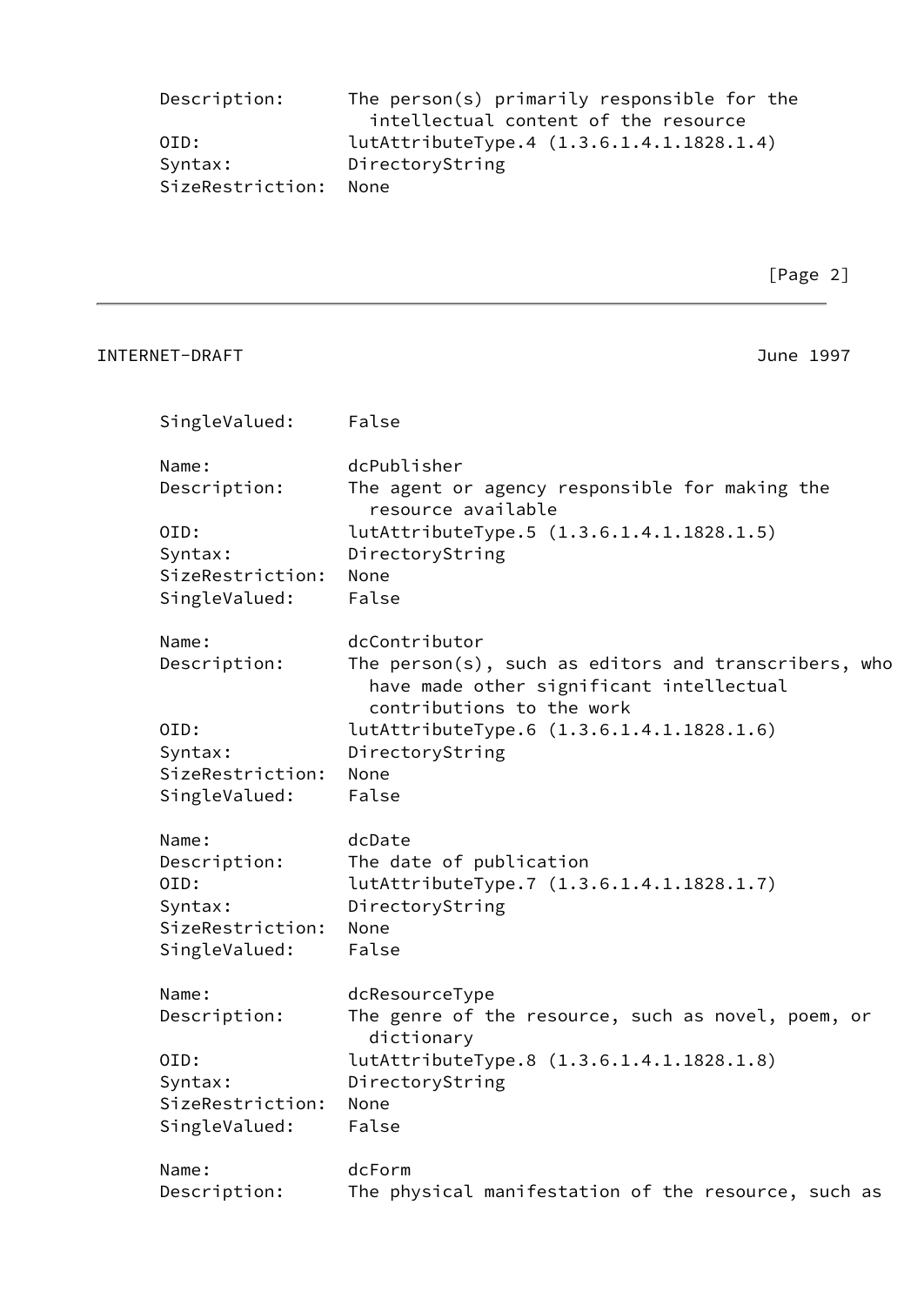| OID:<br>Syntax:<br>SizeRestriction:<br>SingleValued: | Postscript file or Windows executable file<br>lutAttributeType.9 (1.3.6.1.4.1.1828.1.9)<br>DirectoryString<br>None<br>False |
|------------------------------------------------------|-----------------------------------------------------------------------------------------------------------------------------|
| Name:<br>Description:                                | dcResourceIdentifier<br>String or number used to uniquely identify the                                                      |
|                                                      | resource                                                                                                                    |
| OID:                                                 | lutAttributeType.10 (1.3.6.1.4.1.1828.1.10)                                                                                 |
| Syntax:                                              | DirectoryString                                                                                                             |
| SizeRestriction:                                     | None                                                                                                                        |

[Page 3]

## INTERNET-DRAFT 397

| SingleValued:                                                                 | False                                                                                                                            |
|-------------------------------------------------------------------------------|----------------------------------------------------------------------------------------------------------------------------------|
| Name:<br>Description:<br>OID:<br>Syntax:<br>SizeRestriction:<br>SingleValued: | dcRelation<br>Relationship to other resources<br>lutAttributeType.11 (1.3.6.1.4.1.1828.1.11)<br>DirectoryString<br>None<br>False |
|                                                                               |                                                                                                                                  |
| Name:<br>Description:                                                         | dcSource<br>Resources, either print or electronic, from which<br>this resource is derived, if applicable                         |
| OID:                                                                          | lutAttributeType.12 (1.3.6.1.4.1.1828.1.12)                                                                                      |
| Syntax:                                                                       | DirectoryString                                                                                                                  |
| SizeRestriction:                                                              | None                                                                                                                             |
| SingleValued:                                                                 | False                                                                                                                            |
| Name:                                                                         | dcLanguage                                                                                                                       |
| Description:                                                                  | Language of the intellectual content                                                                                             |
| OID:                                                                          | lutAttributeType.13 (1.3.6.1.4.1.1828.1.13)                                                                                      |
| Syntax:                                                                       | DirectoryString                                                                                                                  |
| SizeRestriction:                                                              | <b>None</b>                                                                                                                      |
| SingleValued:                                                                 | False                                                                                                                            |
| Name:                                                                         | dcCoverage                                                                                                                       |
| Description:                                                                  | The spatial locations and temporal durations<br>characteristic of the resource                                                   |
| OID:                                                                          | lutAttributeType.14 (1.3.6.1.4.1.1828.1.14)                                                                                      |
| Syntax:                                                                       | DirectoryString                                                                                                                  |
|                                                                               |                                                                                                                                  |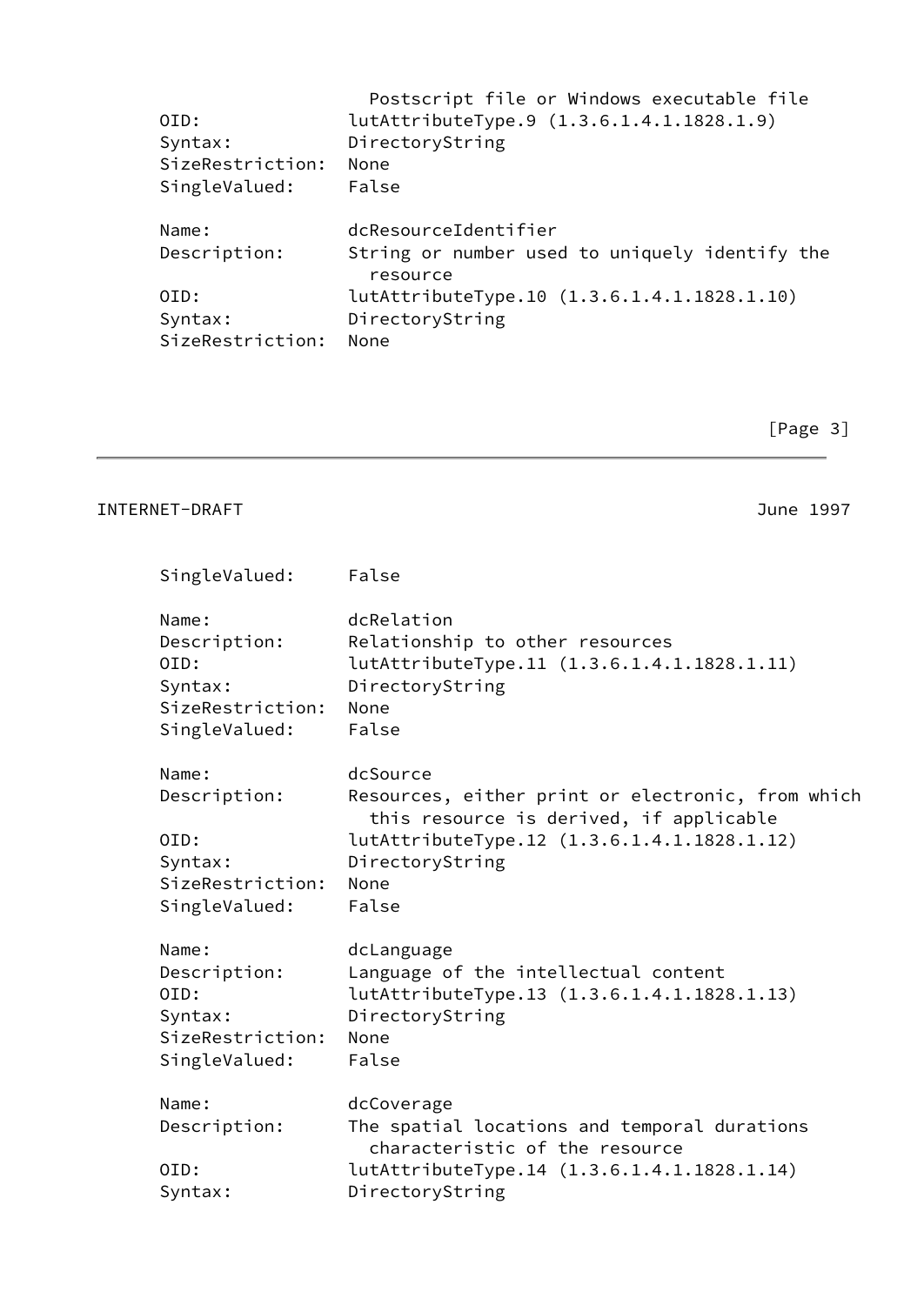| SizeRestriction:<br>SingleValued: | None<br>False                                                                                                                     |
|-----------------------------------|-----------------------------------------------------------------------------------------------------------------------------------|
| Name:                             | dcRightsManagement                                                                                                                |
| Description:                      | Information concerning the intellectual property<br>rights that are being exercised over the<br>resource (including access terms) |
| OID:                              | lutAttributeType.15 (1.3.6.1.4.1.1828.1.15)                                                                                       |
| Syntax:                           | DirectoryString                                                                                                                   |
| SizeRestriction:                  | None                                                                                                                              |
| SingleValued:                     | False                                                                                                                             |
|                                   |                                                                                                                                   |

<span id="page-4-0"></span>[2](#page-4-0). Examples and implementation considerations

For example, using Quipu [\[5\]](#page-6-4) EDB notation, a Dublin Core "Title" element which had the value "Cities of The Red Night" would be represented as the attribute/value pair:

dcTitle= Cities of The Red Night

[Page 4]

#### INTERNET-DRAFT June 1997

 One aspect of the Dublin Core does not translate directly to X.500 and LDAP - each element may have additional qualifying information attached to it. This gives the creator of the record a way of indicating additional semantics, e.g. the classification scheme being used in the "Subject" element.

 Since X.500 and LDAP are, like most Internet based search and retrieval protocols, attribute/value oriented, it is necessary to find a place to put this extra information. We propose that, given the difficulty of incorporating this model within the X.500/LDAP paradigm, a simple but sub-optimal approach be taken - with any qualifying information being placed at the beginning of the value part of the attribute/value pair, delimited using round brackets, and with any additional qualifiers following using comma separation.

 For example, if the subject classification for the above book were 813 in the Dewey Decimal system, the resulting Dublin Core record expressed as an X.500 EDB entry would look like this:

dcSubject= (scheme=DDC) 813

<span id="page-4-1"></span>[3](#page-4-1). Extensibility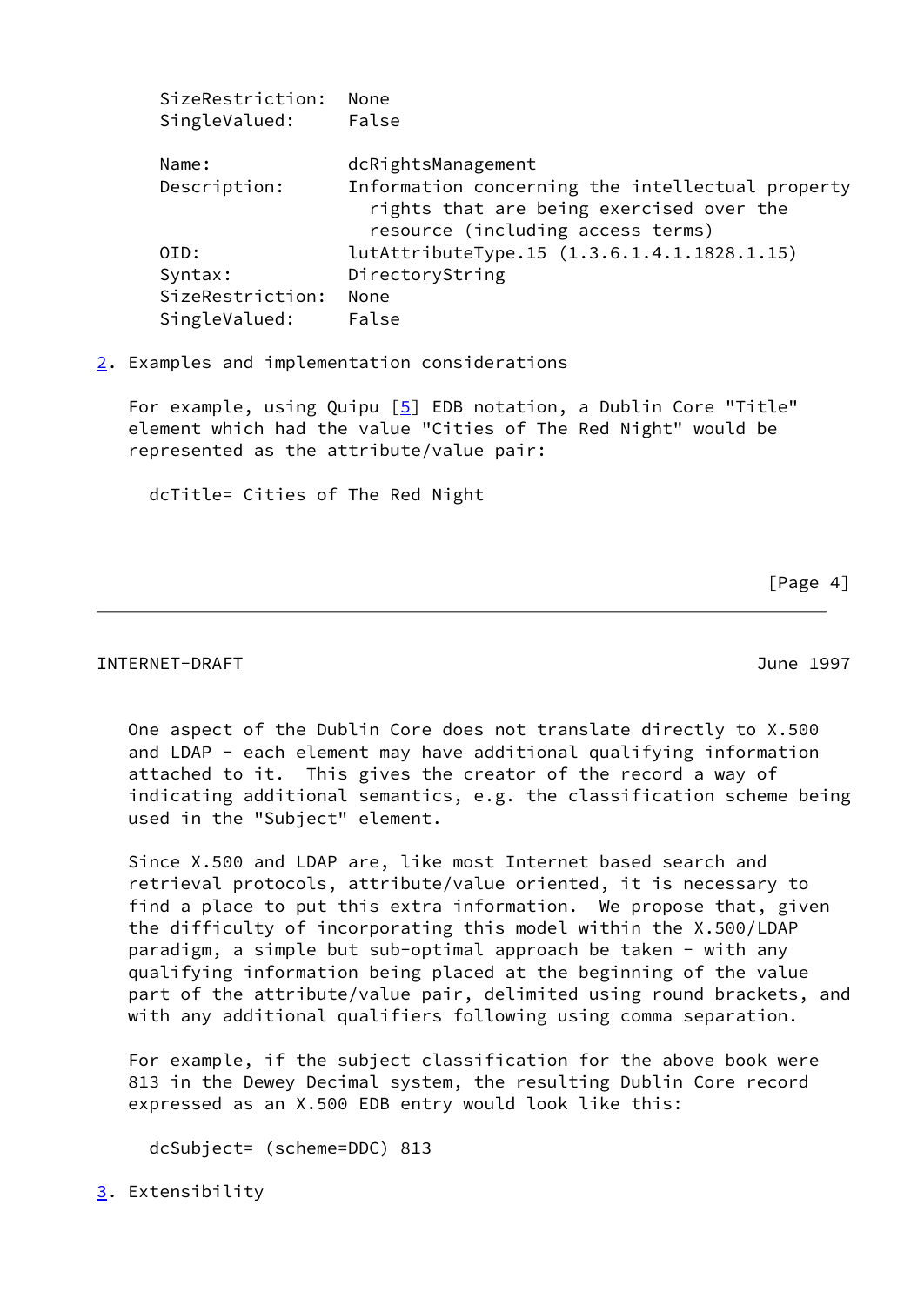It is important to note that the Dublin Core element set is intended for use in describing document-like objects, and not as a means of describing arbitrary objects. Furthermore, the number of elements is strictly limited in the interests of interoperability.

Work is ongoing on the Warwick Framework  $[6]$ , which attempts to provide a mechanism for packaging together collections of descriptive information. It is envisaged that this would be used in cases where the Dublin Core element set did not provide enough descriptive capability. This is a subject for further study.

<span id="page-5-0"></span>[4](#page-5-0). Security considerations

This proposal does not introduce any new security related issues.

 One of the main uses to which the Dublin Core is expected to be put is in the generation of author supplied cataloguing information for on-line resources. Implementations which manipulate externally produced data should treat it with caution - for example, to avoid buffer overrun problems and unexpected evaluation of metacharacters.

<span id="page-5-1"></span>[5](#page-5-1). Conclusions

 This document has shown how the X.500 protocol, and the related LDAP and CLDAP protocols, may be used as carriers for the abstract

 $[Page 5]$ 

## INTERNET-DRAFT June 1997

resource descriptions of the Dublin Core proposal.

 It should be apparent that a little care is necessary when delivering this information via these protocols, but that this does not imply any great additional implementation complexity.

<span id="page-5-2"></span>[6](#page-5-2). Acknowledgements

 Thanks to Hoylen Sue, CiTR Pty Ltd (Australia), Rachel Heery and Lorcan Dempsey for their comments on draft versions of this document.

 This work was supported by UK Electronic Libraries Programme (eLib) grant 12/39/01, the European Commission's Telematics for Research Programme, grant RE 1004, and the Cooperative Research Centres Program, through the Department of the Prime Minister and Cabinet of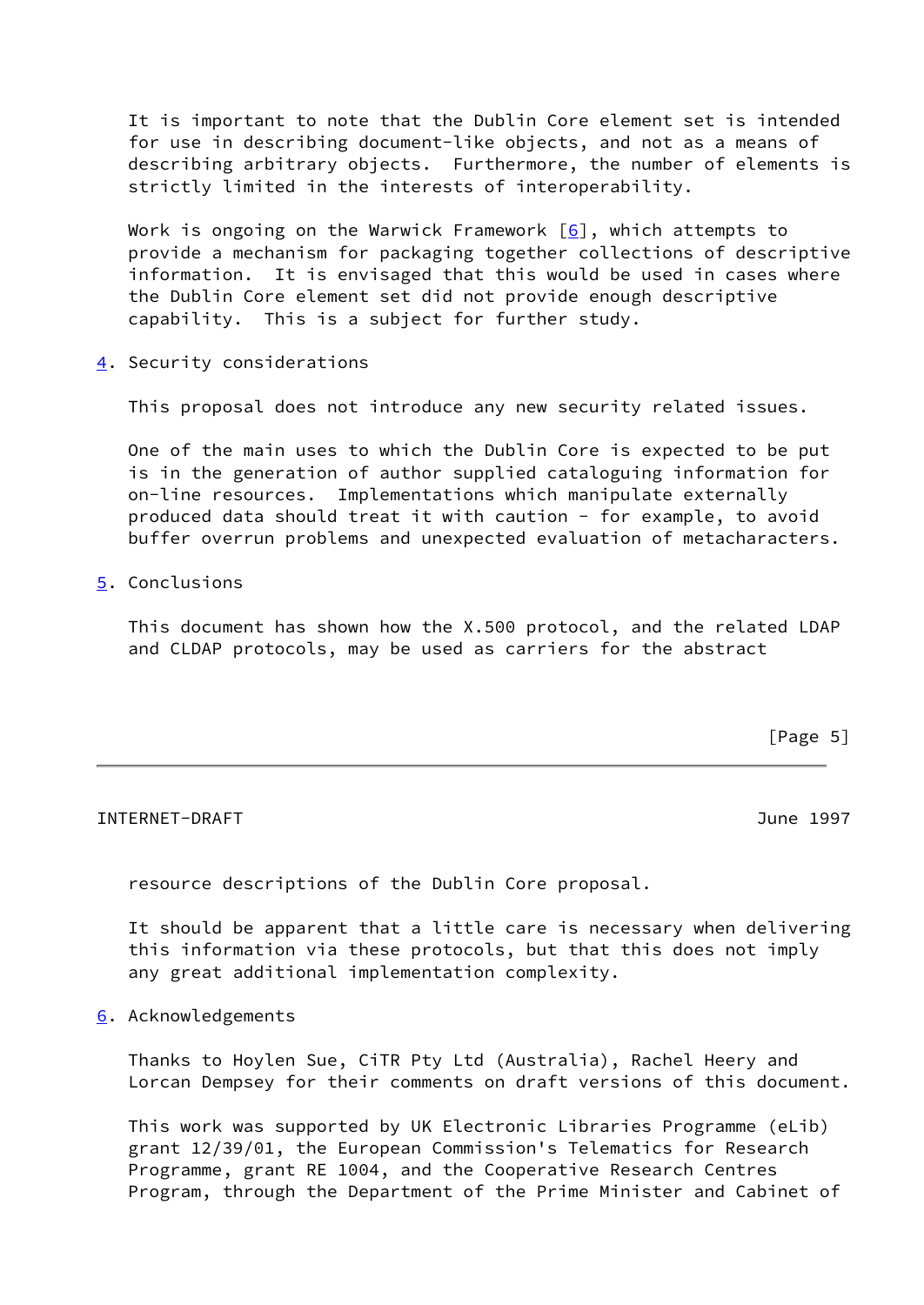Australia.

# <span id="page-6-6"></span>[7](#page-6-6). References

<span id="page-6-3"></span><span id="page-6-2"></span><span id="page-6-1"></span><span id="page-6-0"></span>

| $[1]$ | S. Weibel. "Metadata: The Foundations of Resource<br>Description", D-Lib Magazine, July 1995.<br><url:http: 07weibel.html="" dlib="" july95="" www.ukoln.ac.uk=""><br/><url:http: 07weibel.html="" dlib="" july95="" www.dlib.org=""></url:http:></url:http:> |
|-------|---------------------------------------------------------------------------------------------------------------------------------------------------------------------------------------------------------------------------------------------------------------|
| $[2]$ | C. Weider, J. Reynolds, S. Heker. "Technical Overview<br>of Directory Services Using the X.500 Protocol", RFC<br>March 1992.<br>1309.<br><url:ftp: ftp.internic.net="" rfc="" rfc1309.txt=""></url:ftp:>                                                      |
| $[3]$ | W. Yeong, T. Howes & S. Kille. "Lightweight Directory<br>Access Protocol", RFC 1777. March 1995.<br><url:ftp: ftp.internic.net="" rfc="" rfc1777.txt=""></url:ftp:>                                                                                           |
| [4]   | A. Young. "Connection-less Lightweight Directory<br>Access Protocol", RFC 1798. June 1995.<br><url:ftp: ftp.internic.net="" rfc="" rfc1798.txt=""></url:ftp:>                                                                                                 |
| [5]   | S.E. Kille. "Implementing X.400 and X.500: the PP and<br>QUIPU systems", Artech House, 1991.                                                                                                                                                                  |
| [6]   | L. Dempsey, S. Weibel. "The Warwick Metadata Workshop:<br>A Framework for the Deployment of Resource                                                                                                                                                          |

[Page 6]

# <span id="page-6-5"></span><span id="page-6-4"></span>INTERNET-DRAFT 397

 Description", D-Lib Magazine, July/August 1996. <URL:http://www.ukoln.ac.uk/dlib/dlib/july96/07weibel.html> <URL:http://www.dlib.org/dlib/july96/07weibel.html>

<span id="page-6-7"></span>[8](#page-6-7). Authors' addresses

Martin Hamilton